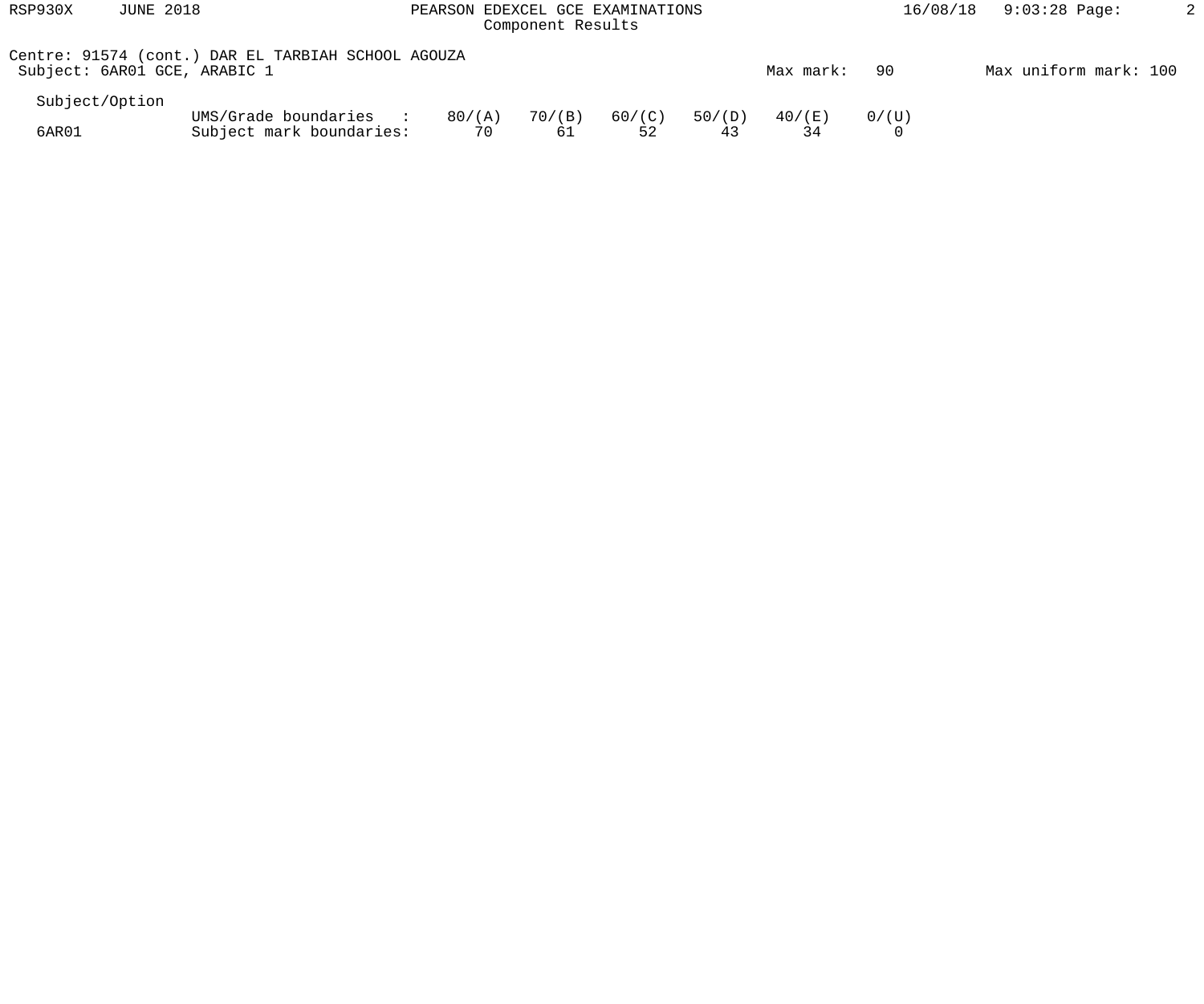| RSP930X | <b>JUNE 2018</b>                                                                   |            | PEARSON EDEXCEL GCE EXAMINATIONS<br>Component Results |                    |                    |                    |                    | 16/08/18           | $9:03:28$ Page:       |  |
|---------|------------------------------------------------------------------------------------|------------|-------------------------------------------------------|--------------------|--------------------|--------------------|--------------------|--------------------|-----------------------|--|
|         | Centre: 91574 (cont.) DAR EL TARBIAH SCHOOL AGOUZA<br>Subject: 6AR02 GCE, ARABIC 2 |            |                                                       |                    |                    | Max mark:          | 80                 |                    | Max uniform mark: 100 |  |
|         | Candidate number and name                                                          | Sbj<br>Mrk | Uniform<br>Mrk                                        | Pap/Wgt<br>Mrk/Max | Pap/Wgt<br>Mrk/Max | Pap/Wgt<br>Mrk/Max | Pap/Wgt<br>Mrk/Max | Pap/Wgt<br>Mrk/Max | Pap/Wgt<br>Mrk/Max    |  |
| 1472    | SHARKAWY: AHMED HESHAM DARDIR                                                      | 70         | 96                                                    | 01/1.000<br>70/80  |                    |                    |                    |                    |                       |  |
| 1486    | ELGENIDY: ASHRAF EHAB ABBAS HASSANIEN                                              | 63         | 88                                                    | 01/1.000<br>63/80  |                    |                    |                    |                    |                       |  |
| 1565    | EL SAWALHY: SALMA SAMEH MOHAMED                                                    | 57         | 81                                                    | 01/1.000<br>57/80  |                    |                    |                    |                    |                       |  |
| 1594    | EL SOBKY: ABUBAKR TAMER                                                            | 70         | 96                                                    | 01/1.000<br>70/80  |                    |                    |                    |                    |                       |  |
| 1719    | MOUSTAFA: OMAR MOHAMED SALAMA SAYED                                                | 64         | 89                                                    | 01/1.000<br>64/80  |                    |                    |                    |                    |                       |  |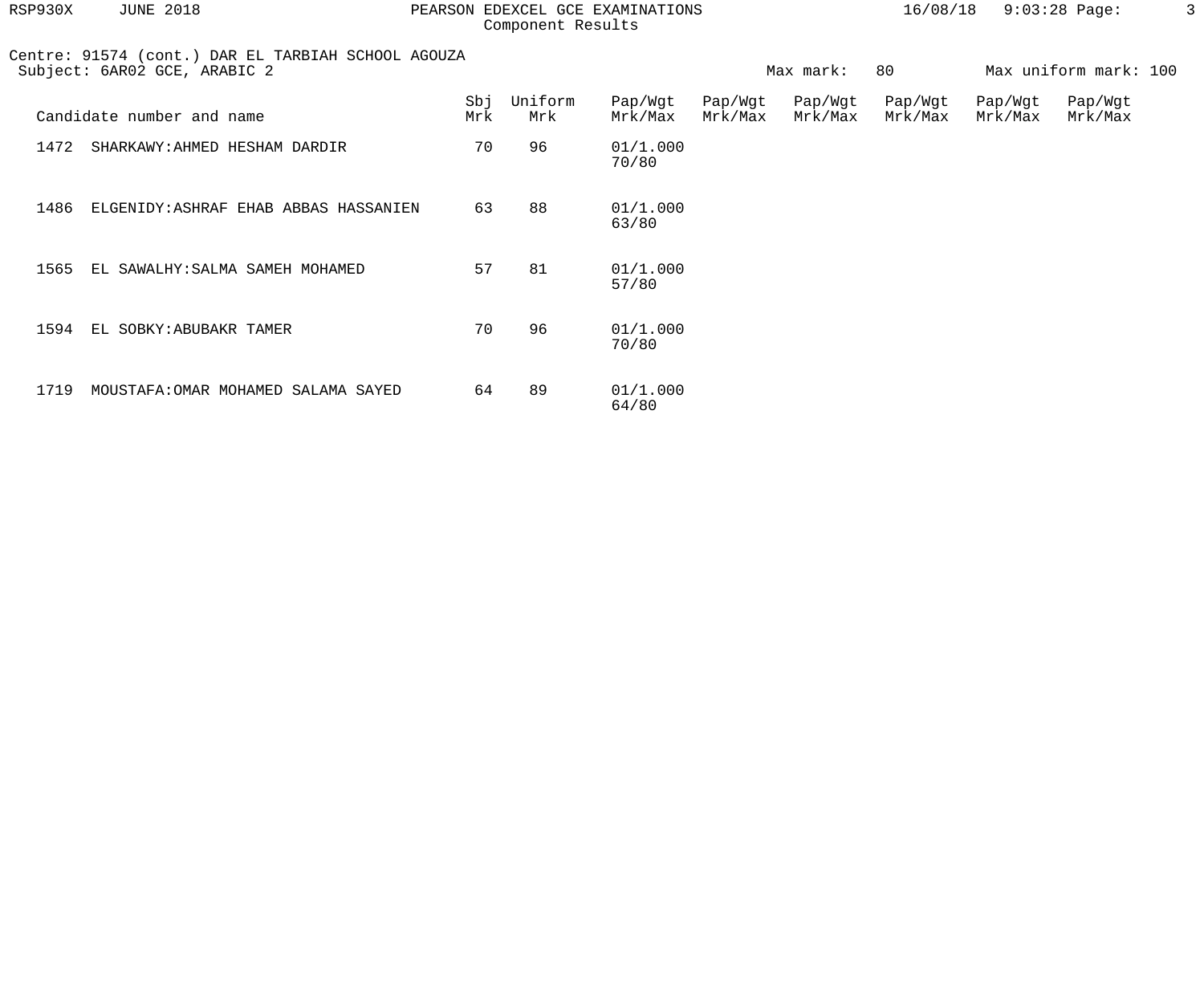| RSP930X        | <b>JUNE 2018</b>                                                                    | PEARSON EDEXCEL GCE EXAMINATIONS<br>Component Results |                    |              |              |                 | 16/08/18 | $9:03:28$ Page:       |  |
|----------------|-------------------------------------------------------------------------------------|-------------------------------------------------------|--------------------|--------------|--------------|-----------------|----------|-----------------------|--|
|                | Centre: 91574 (cont.) DAR EL TARBIAH SCHOOL AGOUZA<br>Subject: 6AR02 GCE, ARABIC 2  |                                                       |                    |              |              | Max mark:       | -80      | Max uniform mark: 100 |  |
| Subject/Option |                                                                                     |                                                       |                    |              |              |                 |          |                       |  |
| 6AR02          | UMS/Grade boundaries<br><b>Contract Contract Street</b><br>Subject mark boundaries: | 80/(A)                                                | 70/(B)<br>56<br>48 | 60/(C)<br>40 | 50/(D)<br>33 | $40/$ (E)<br>26 | 0/(U)    |                       |  |

\*\*\* End of centre at: 9:03:28 \*\*\*